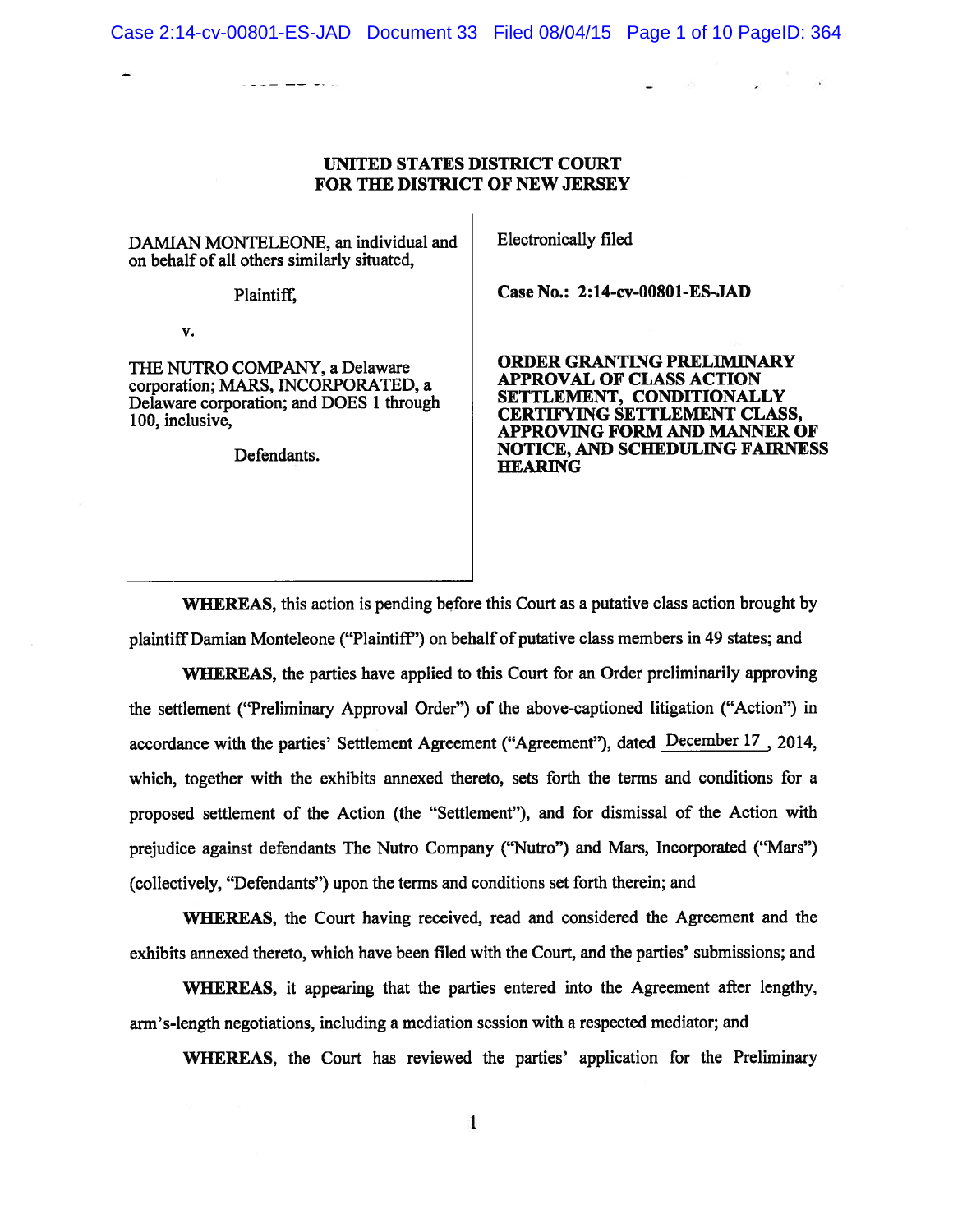$\cdot$   $-$ 

 $\equiv$ **Contract Contract** 

صيمون

Sin vr vvova mu prim "minist

Approval Order, and found good cause for the same,

NOW, THEREFORE, it is hereby ORDERED, ADJUDGED and DECREED as follows:

1. Review of Settlement and Incorporation of Terms. The Court has carefully reviewed the Agreement and the terms of the Settlement. This Preliminary Approval Order incorporates by reference the definitions in the Agreement, and all terms used herein shall have the same meaning as set forth in the Agreement.

2. Preliminary and Conditional Certification of Settlement Class. The Court conditionally finds, for settlement purposes only and conditioned upon the entry of this Preliminary Approval Order and the Final Order and Judgment, and the occurrence of the Effective Date, that the requirements of Federal Rule of Civil Procedure 23(a) and (b)(3) have been satisfied, in that (a) the Settlement Class is so numerous that joinder of all individual Settlement Class Members is impracticable; (b) there are questions of law and fact common to the Settlement Class and those common questions of law and fact predominate over any individual questions; (c) the claims of the Plaintiff are typical of the claims of the Class; (d) the Plaintiff and Class Counsel will fairly and adequately represen<sup>t</sup> the interests ofthe Class; and (e) <sup>a</sup> class action is superior to other available methods for the fair and efficient adjudication of the controversy.

3. Accordingly, the Court hereby conditionally certifies the Settlement Class for settlement purposes only. The Settlement Class is defined as follows:

All person in the United States (excluding residents of the State of California) who purchased Ultra brand dry dog kibble between April 1, 2007 and June 30, 2009 and/or Ultra brand dog biscuits between April 1, 2007 and April 30, 2011. Excluded from the Settlement Class are all persons who are employees, directors, officers, and agents of Defendants or its subsidiaries and affiliated companies, as well as the Court and its immediate family and staff.

4. Having considered the relevant factors set forth in Rule 23, the Court has made <sup>a</sup> preliminary determination that Plaintiff Damian Monteleone and Class Counsel are adequate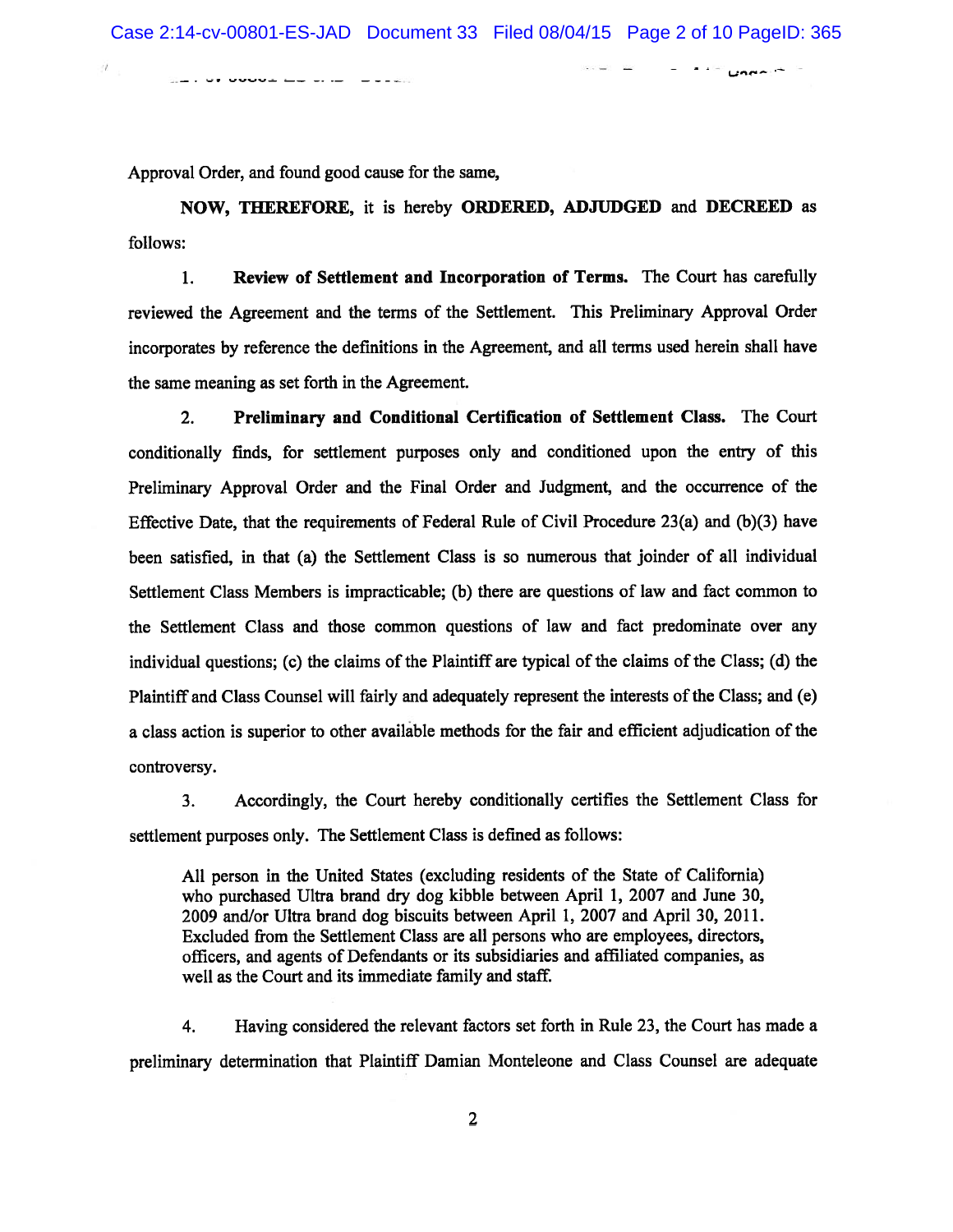. wg~..

Ŋ

representatives of the Settlement Class and hereby appoints them as such solely for purposes of settlement.

5. Preliminary Approval of Settlement. The Parties have agreed to settle the Action upon the terms and conditions set forth in the Agreement, which has been filed with and reviewed by the Court.

6. The Court preliminarily finds: (a) that Plaintiff in the Action, by and through his counsel, has investigated the facts and law relating to the matters alleged in his complaint and evaluated the risks associated with continued litigation, trial, and/or appeal; (b) that the Settlement was reached as <sup>a</sup> result of arm's-length negotiations between counsel for Plaintiff and counsel for Defendants and <sup>a</sup> mediation session with <sup>a</sup> respected mediator, the Honorable Mark B. Epstein (Ret.); (c) that the proponents of the settlement, counsel for the parties, are experienced in similar litigation; and (d) that the Settlement confers substantial benefits upon the Settlement Class, particularly in light of the damages that Plaintiff and Class Counsel believe are potentially recoverable or provable at trial, without the costs, uncertainties, delays, and other risks associated with continued litigation, trial, and/or appeal.

7. Accordingly, the Court preliminarily approves the Agreement and the terms and conditions of the Settlement as fair, reasonable, and adequate pursuan<sup>t</sup> to Federal Rule of Civil Procedure 23(e), subject to further consideration at the Fairness Hearing (as described below).

8. Fairness Hearing. Pursuant to Rule 23(e), <sup>a</sup> hearing (the "Fairness Hearing") will be held before this Court at the Martin Luther King Building & U.S. Courthouse, 50 Walnut Street, Newark, NJ 07101 on **December 7**, 2015 at  $[0.20 \text{ m}]$ /p.m., for the following purposes: (a) to determine whether the Settlement Class meets all applicable requirements of Federal Rules of Civil Procedure 23 and, thus, the Settlement Class should be finally certified for purposes of effectuating the Settlement; (b) to determine whether the proposed Settlement of the Action on the terms and conditions provided for in the Agreement are fair, reasonable and adequate in accordance with Federal Rule of Civil Procedure 23(e) and therefore should be approved by the Court; (c) to consider the application of Class Counsel for attorneys' fees, costs,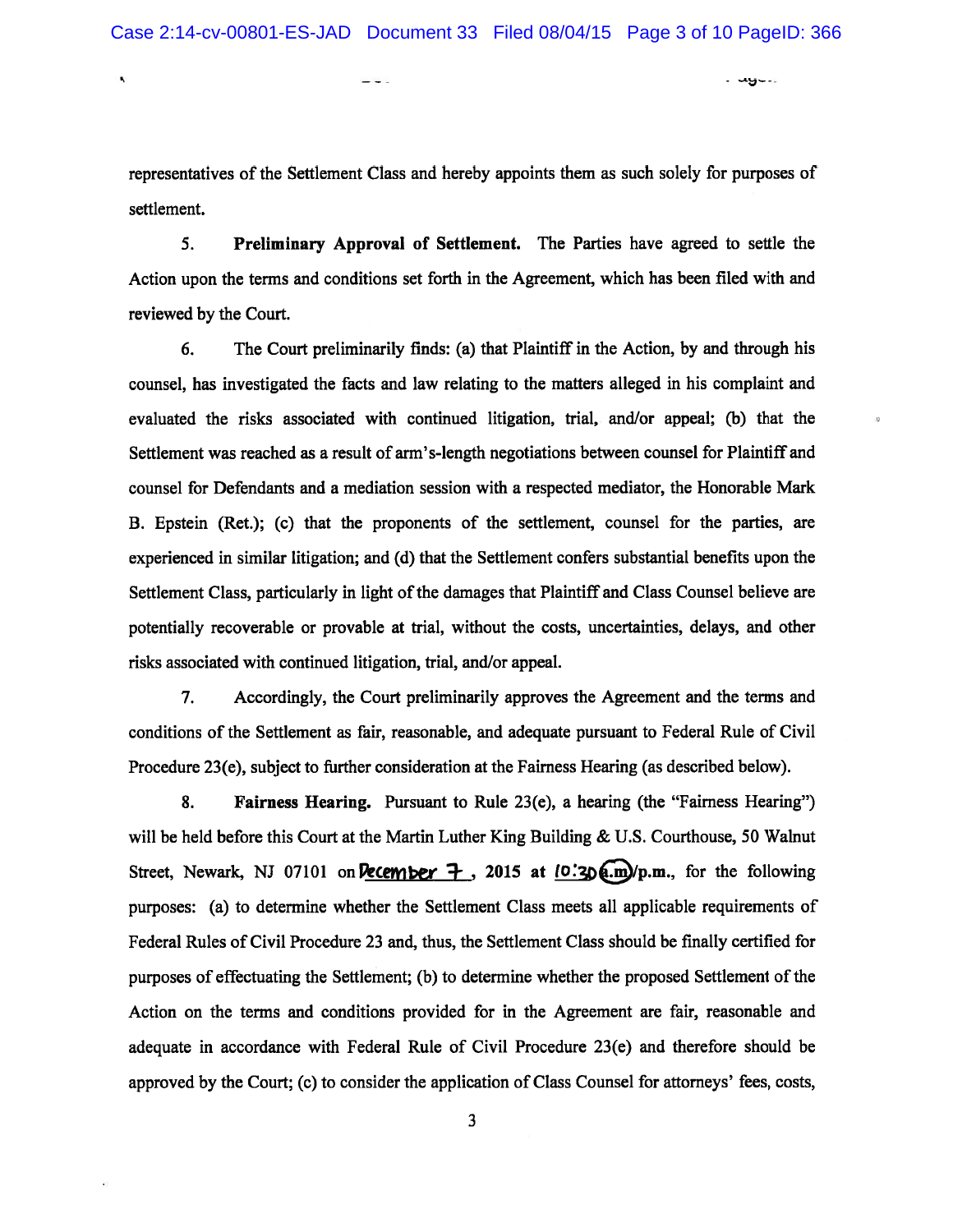)

CODA SUPER a ma shi ku mwandishi ya

and expenses, as provided for in the Agreement; (d) to consider the application of Plaintiff for an incentive award for serving as class representative, as provided for in the Agreement; (e) to determine whether <sup>a</sup> final approval order and judgment should be entered herein; (f) to consider the release provided for in the Settlement Agreement; and (g) to consider and determine such other matters as the Court deems just and appropriate.

9. The Court may adjourn or continue the Fairness Hearing without further notice to the Settlement Class.

10. The parties may further modify the Agreement prior to the Fairness Hearing so long as such modifications do not materially change the terms of the Settlement provided thereunder. The Court may approve the Agreement with such modifications as may be agreed to by the parties, if appropriate, without further notice to the Settlement Class.

11. After the Fairness Hearing, the Court may enter <sup>a</sup> Final Order and Judgment in accordance with the Agreement that will adjudicate the rights of the Settlement Class Members (as defined in the Agreement) with respec<sup>t</sup> to the claims being settled.

12. Approval of Form of Notice. The Court hereby approves, as to form and content, the proposed notice annexed as Exhibit "B" to the Settlement Agreement ("Notice") and the short-form notice that is annexed as Exhibit "E" to the Settlement Agreement ("Summary Notice"). The Court finds that the Notice and Summary Notice meet the requirements of Federal Rule of Civil Procedure  $23(c)(2)(B)$  and (e), and due process, and are the best notice practicable under the circumstances, and shall constitute due and sufficient notice to all persons entitled thereto.

13. Approval of Notice Procedures. The Court hereby approves the procedures set forth in the Settlement Agreement, and described below, for providing notice to the proposed Settlement Class. The Court finds that the procedures are fair, reasonable, and adequate; the best notice practicable under the circumstances; consistent with due process; and shall constitute due and sufficient notice to all persons entitled thereto.

14. As soon as possible after the entry of this Preliminary Approval Order, but not

4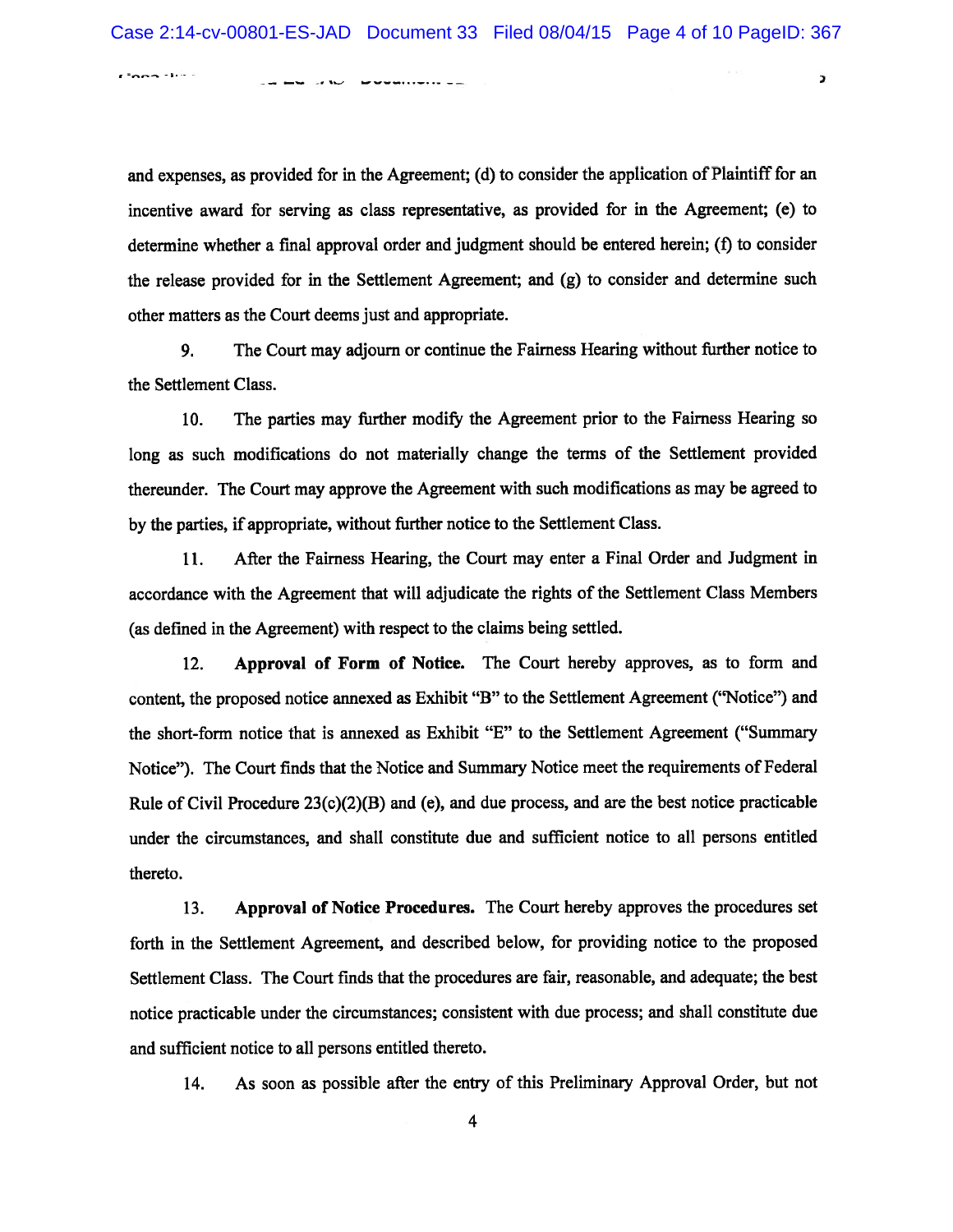later than thirty (30) days after the entry of this Preliminary Approval Order, Plaintiff and Defendants will coordinate with the Settlement Administrator (as defined below) to provide notice to the Settlement Class as follows:

(a) by emailing the Notice substantially in the form attached as Exhibit "B" to the Agreement, to the last known email addresses of each potential member of the Settlement Class to the extent such email address information exists in Nutro's consumer databases, is <sup>a</sup> valid email address, and the Settlement Class Member has not withheld his/her consent to being contacted by Nutro via email;

(b) by mailing the Notice and Summary Notice substantially in the forms attached as Exhibit "B" and "E" to the Agreement, to in-house counsel for PetSmart and Petco requesting that they post the Summary Notice of the settlement substantially in the form attached as Exhibit "E" to the Agreement at the point of purchase in their stores for the duration of the Claim Period, provided however that the Parties shall not represent, warrant, or guarantee that PetSmart and Petco actually will pos<sup>t</sup> the Summary Notice in their stores;

(c) by publishing the Notice on Nutro's website (www.nutro.com), to be marked for "Customers Only" on the top half of the website's homepage, for the duration of the Claim Period; and

(d) by providing <sup>a</sup> website address in the Notice and Summary Notice (www.ultradogfoodsettlement.com) to <sup>a</sup> settlement website to be designed and administered by the Settlement Administrator that will contain the settlement documents (including but not limited to the Notice and Claim Form), <sup>a</sup> list of important dates, and any other information to which the Parties may agree.

15. The costs of providing notice to potential Settlement Class members, the processing of claims, and all other administrative expenses shall be paid in accordance with the applicable provisions of the Agreement.

16. At least 14 days prior to the Fairness Hearing, Defendants, through their counsel ofrecord, shall cause to be filed with the Court sworn affidavits evidencing compliance with the

5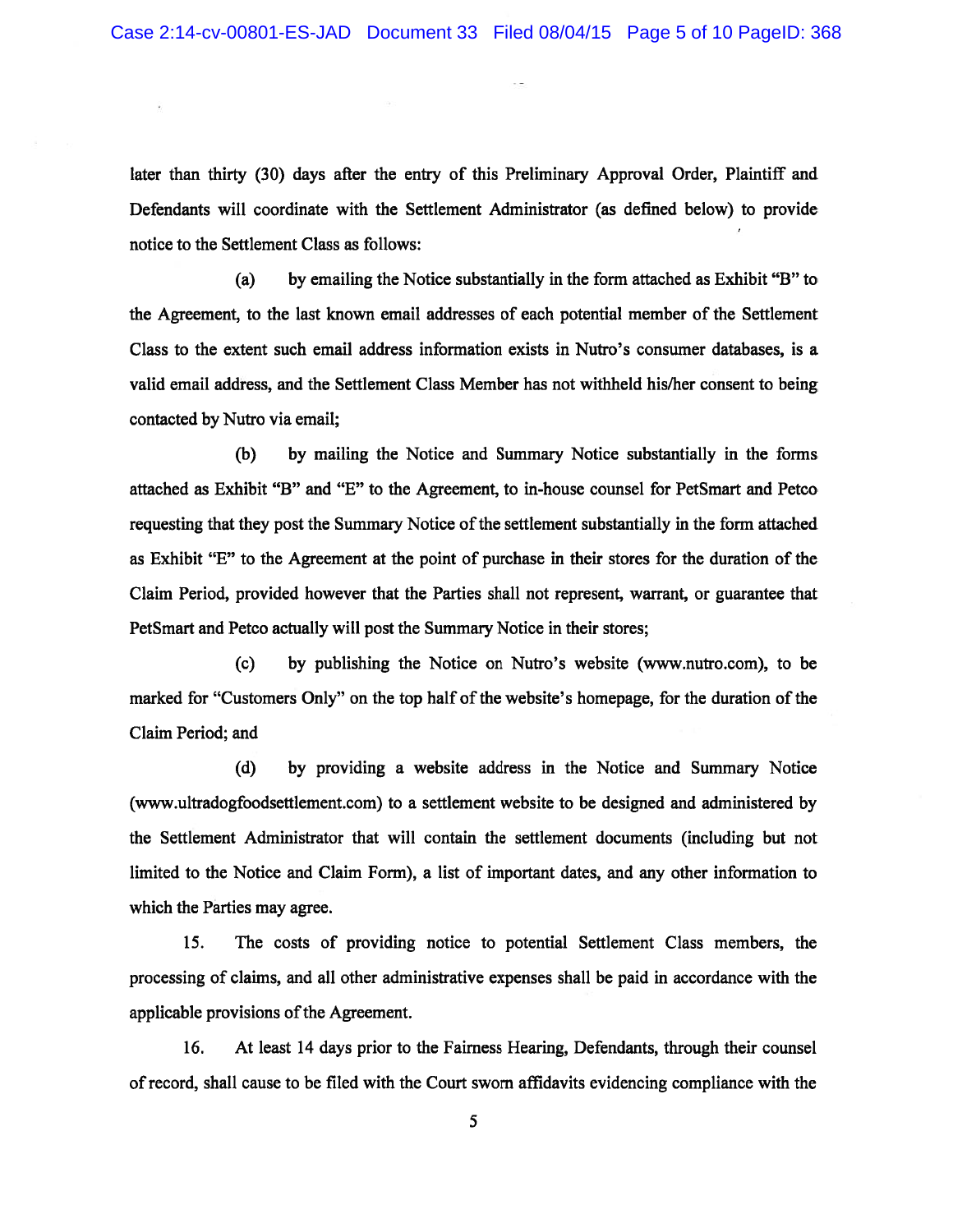provisions of Agreement as it relates to providing Notice.

17. Appointment of Settlement Administrator. The Garden City Group, Inc. is hereby approved and appointed as Settlement Administrator for the Settlement and shall perform all of the duties of the Settlement Administrator set forth in the Agreement, including dissemination of the Notice and Summary Notice, the processing of claims, responding to inquiries from potential members of the Settlement Class, and other administrative functions, all under the direction and supervision of the Court.

18. Participation in Settlement and Submission of Claims. To participate in the 145 calendar days from the date that Settlement, Settlement Class Members will have until NOHice is mailed, 2015 to submit their Claim Forms, as provided for in the Notice and Summary Notice, which is due, adequate, and sufficient time. The Settlement Administrator shall have authority to accep<sup>t</sup> or reject claims in accordance with the Agreement.

19. Any Class member may enter an appearance in the Litigation, at his or her own expense, individually or through counsel. All Class members who do not enter an appearance will be represented by Class Counsel. All Settlement Class Members shall be bound by all determinations and judgments in the Action concerning the settlement, whether favorable or unfavorable to the Settlement Class.

20. Objections to Settlement. Any Settlement Class Member may object to the Settlement, the certification of the Settlement Class, the entry of the Final Order and Judgment, the amount of fees received by Class Counsel, and/or the amount of the incentive award requested by the Plaintiff. Any Settlement Class Member who intends to object must send <sup>a</sup> written, signed objection by fax, U.S. mail or email to the Settlement Administrator and send by U.S. mail or email a copy to Class Counsel and Defense Counsel at the address set forth below , date that postmarked (or the equivalent for fax or email) no later than  $N$ *ohicl* is mail ed. 2015. Objections received after the deadline will not be considered. Settlement Class Members who object must set forth their full name, current address, and telephone number.

6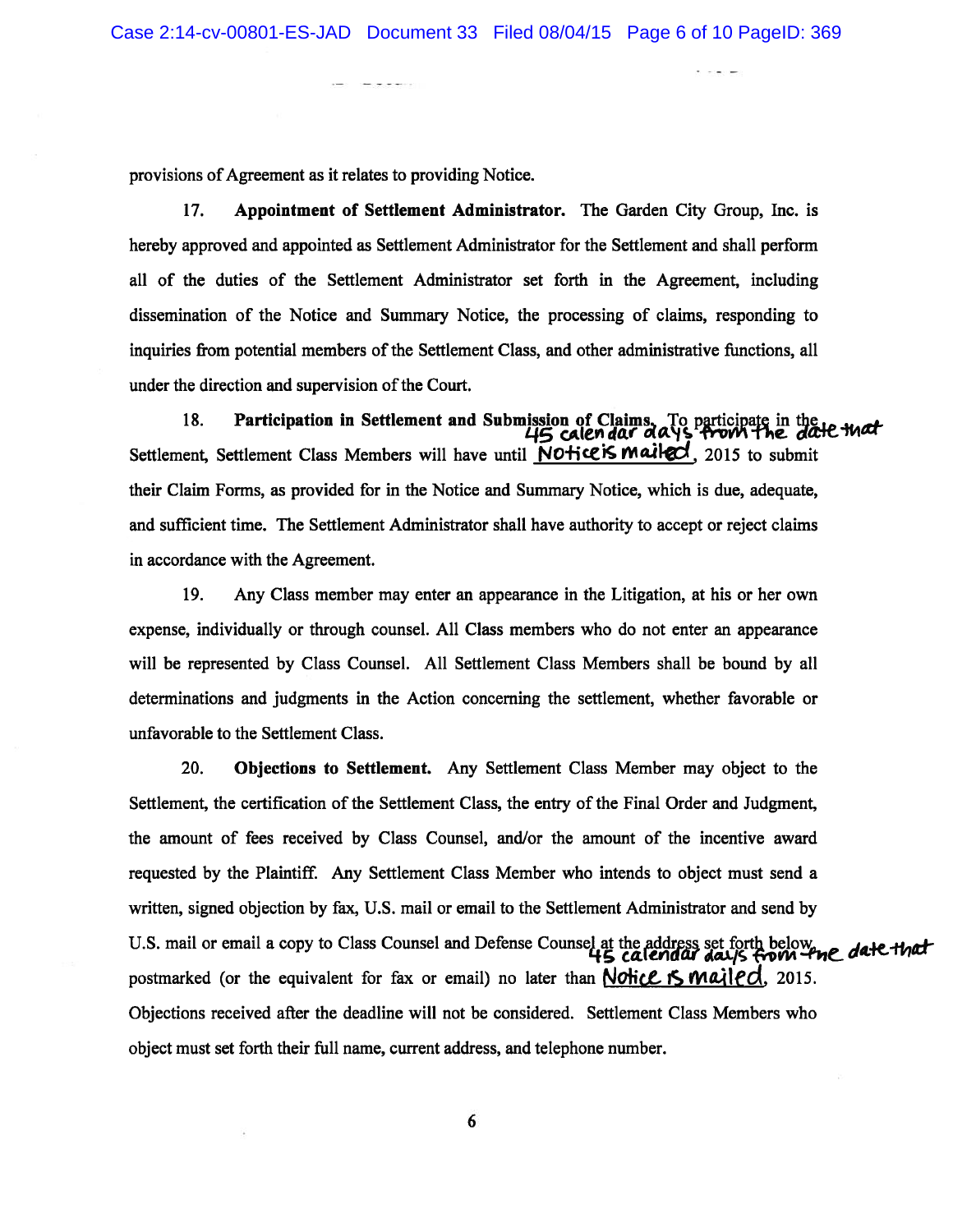### Settlement Administrator

THE GARDEN CITY GROUP, INC. 815 Western Ave., Suite 200 Seattle, WA 98104 Telephone: (206) 876-5241 Facsimile: (206) 876-5201

## Class Counsel

John H. Donboli DEL MAR LAW GROUP, LLP 12250 El Camino Real San Diego, CA 92130 Telephone: (858) 793-6244 Facsimile: (858) 724-1490 E-mail: JDonboli@delmarlawgroup.com

#### **Defendants**

David F. Forkner WILLIAMS & CONNOLLY LLP 725 Twelfth Street NW Washington, DC 20005 Telephone: (202) 434-5000 Facsimile: (202) 434-5792 E-mail: DForkner@wc.com

21. Settlement Class Members who do not serve timely written objections in the manner provided for in this Preliminary Approval Order shall be deemed to have waived all objections and shall forever be foreclosed from making any objection to or appeal of the fairness, reasonableness or adequacy of the proposed Settlement, and to the award of fees and expenses to Class Counsel and other costs, all as set forth in the Agreement and this Preliminary Approval Order. No Settlement Class Member shall be entitled to be heard at the Fairness Hearing (whether individually or through separate counsel) or to object to the Settlement, and no written objections or briefs submitted by any Settlement Class Member shall be received or considered by the Court at the Fairness Hearing, unless written notice of the objecting class member's intention to appear at the Fairness Hearing and copies of any written objections and/or briefs shall have been filed with the Court and served on Class Counsel and Defense Counsel by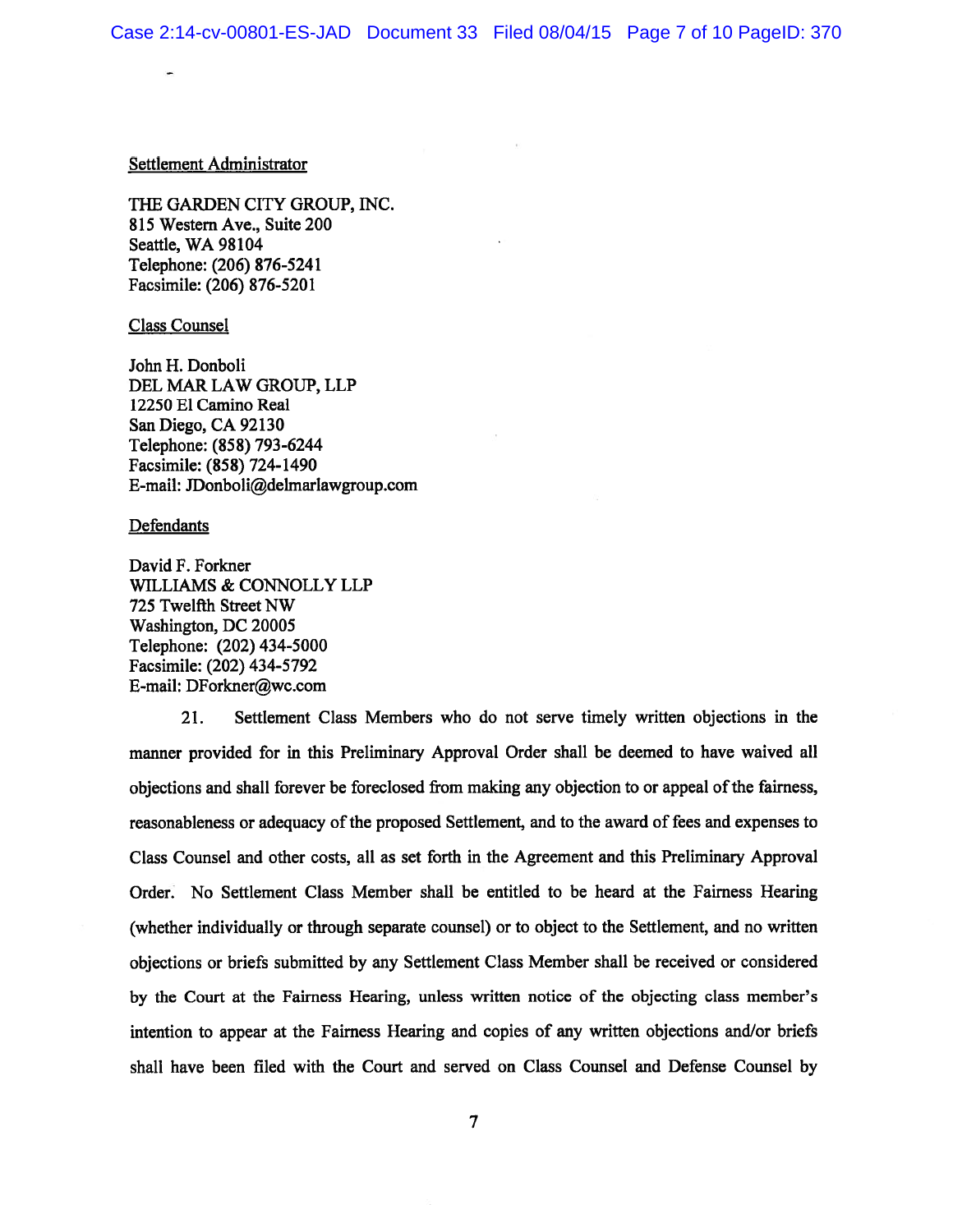45 calendar days from the date that<br>Notice is mailed. 2015. Settlement Class members who do not oppose the Settlement, Class Counsel's application for attorneys' fees, costs, and expenses, or Plaintiffs incentive fee aware need not take any action.

22. Requesting Exclusion from Settlement Class. Any member of the Settlement Class may choose to exclude himself or herself from the Settlement. Any such person who chooses to be excluded from the Settlement will not be <sup>a</sup> Settlement Class Member and shall relinquish his or her rights to benefits with respec<sup>t</sup> to the Settlement, should it be approved. Any member of the Settlement Class who does not choose to exclude himself or herself from the Settlement shall be bound by the terms of the Agreement and Settlement, if finally approved by the Court, and any decisions made or orders entered in the Action.

23. Any putative Settlement Class Member who chooses to op<sup>t</sup> out of the Settlement must send <sup>a</sup> signed letter by fax, U.S. Mail, or email to: The Garden City Group, Inc., 815 Western Ave., Suite 200, Seattle, WA 98104,  $po$ stmarked (or the equivalent for fax or email) no 45 calendar days from the date that later than **Notice is mailed**, 2015.

24. Upon the Effective Date, as defined in the Agreement, all members of the Settlement Class who have not opted out of the settlement shall be enjoined and barred from asserting any of the Released Claims against Defendants, and each Settlement Class Member shall be deemed to release any and all such Released Claims as against Defendants, as these terms are defined in the Agreement. All members ofthe Settlement Class who submit valid and timely requests for exclusion in the manner set forth above and in the Agreement shall have no rights under the Agreement and shall not be bound by the Agreement or the Final Order and Judgment.

25. Other Actions and Claims. Pending resolution of these settlement proceedings, no other action now pending or hereinafter filed arising out of all or any par<sup>t</sup> of the subject matter of the Action shall be maintained as <sup>a</sup> class action and, excep<sup>t</sup> as provided by further order of the Court, for good cause shown, all persons are hereby enjoined, during the pendency of these settlement proceedings, from filing or prosecuting purported class actions against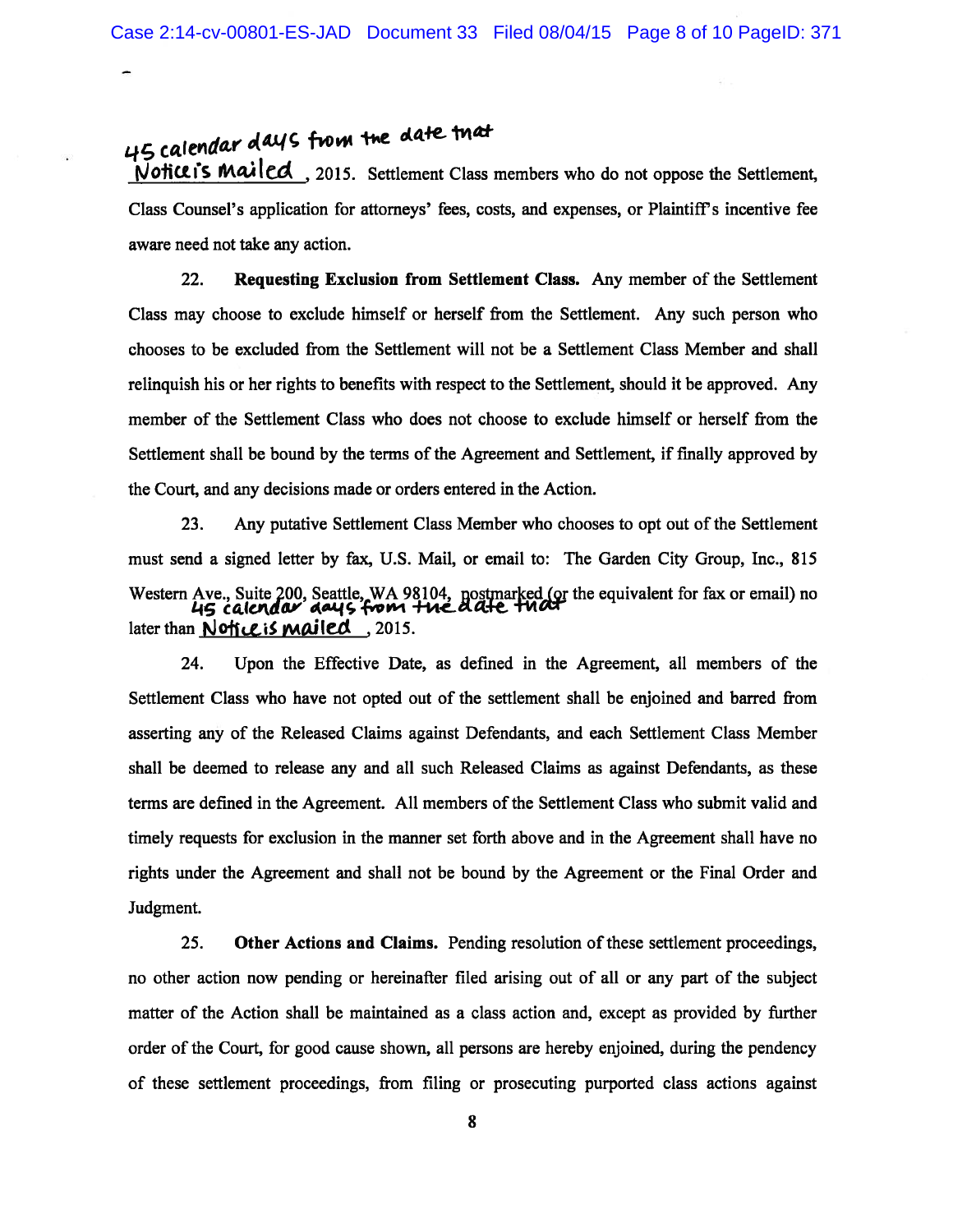Defendants with respec<sup>t</sup> to any of the Released Claims as defined in the Agreement. Pending final determination of whether the proposed Settlement should be approved, no Settlement Class Member directly, derivatively, in <sup>a</sup> representative capacity, or in any other capacity, shall commence or continue any action against any of the Released Parties (as that term is defined in the Agreement) in any court or tribunal asserting any of the Released Claims (as that term is defined in the Agreement).

26. Stay of Proceedings. Pending the Fairness Hearing, all proceedings in the Action, other than proceedings necessary to carry out or enforce the terms and conditions of the Agreement and this Preliminary Approval Order, are stayed.

27. Failure to Obtain Final Approval. In the event the Agreement and Settlement are not finally approved by the Court, or for any reason the Parties fail to obtain entry of the Final Order and Judgment as contemplated in the Agreement, or the Agreement is terminated pursuan<sup>t</sup> to its terms for any reason or the Effective Date does not occur for any reason, then the following shall apply:

(a) All orders and findings entered in connection with the Settlement and Agreement shall become null and void and have no force and effect whatsoever, shall not be used or referred to for any purposes whatsoever, and shall not be admissible or discoverable in this or any other proceeding;

(b) The conditional certification of the Settlement Class pursuan<sup>t</sup> to this Preliminary Approval Order shall be vacated automatically, and the Action shall proceed as though the Settlement Class had never been certified pursuan<sup>t</sup> to the Agreement and such findings had never been made;

(c) Nothing contained in this Preliminary Approval Order is, or may be construed as, <sup>a</sup> presumption, concession or admission by or against Defendants or Plaintiff of any default, liability or wrongdoing as to any facts or claims alleged or asserted in the Action, or in any actions or proceedings, whether civil, criminal or administrative, including, but not limited to, factual or legal matters relating to any effort to certify the Action as <sup>a</sup> class action;